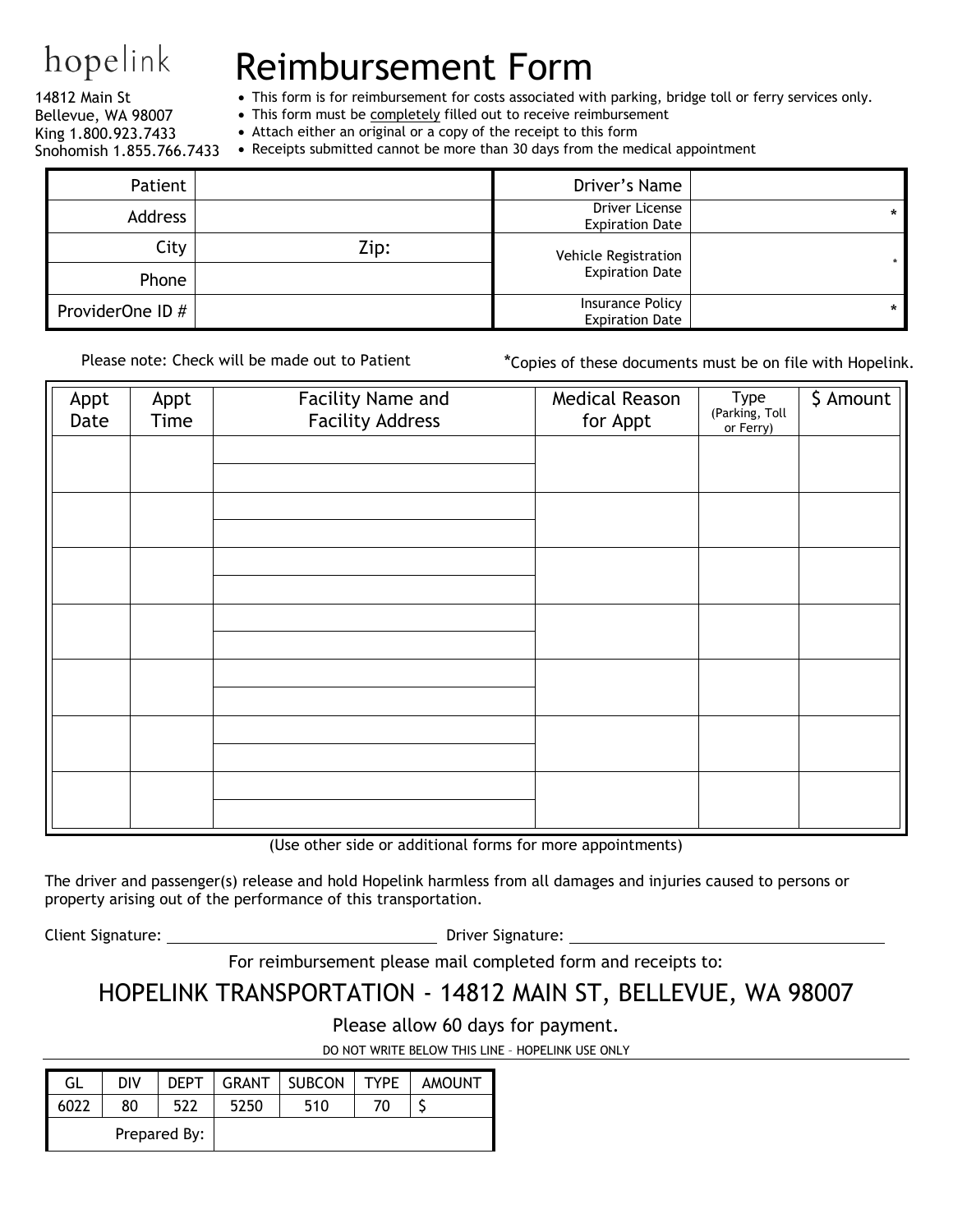Approved By:

## ReimbursementForm-20121217.doc Updated 12/17/2012 Reimbursement Form

| Appt<br>Date | Appt<br>Time | Facility Name and<br>Facility Address | Medical Reason<br>for Appt | Type<br>(Parking, Toll<br>or Ferry) | \$ Amount |
|--------------|--------------|---------------------------------------|----------------------------|-------------------------------------|-----------|
|              |              |                                       |                            |                                     |           |
|              |              |                                       |                            |                                     |           |
|              |              |                                       |                            |                                     |           |
|              |              |                                       |                            |                                     |           |
|              |              |                                       |                            |                                     |           |
|              |              |                                       |                            |                                     |           |
|              |              |                                       |                            |                                     |           |
|              |              |                                       |                            |                                     |           |
|              |              |                                       |                            |                                     |           |
|              |              |                                       |                            |                                     |           |
|              |              |                                       |                            |                                     |           |
|              |              |                                       |                            |                                     |           |
|              |              |                                       |                            |                                     |           |
|              |              |                                       |                            |                                     |           |
|              |              |                                       |                            |                                     |           |
|              |              |                                       |                            |                                     |           |
|              |              |                                       |                            |                                     |           |
|              |              |                                       |                            |                                     |           |
|              |              |                                       |                            |                                     |           |
|              |              |                                       |                            |                                     |           |